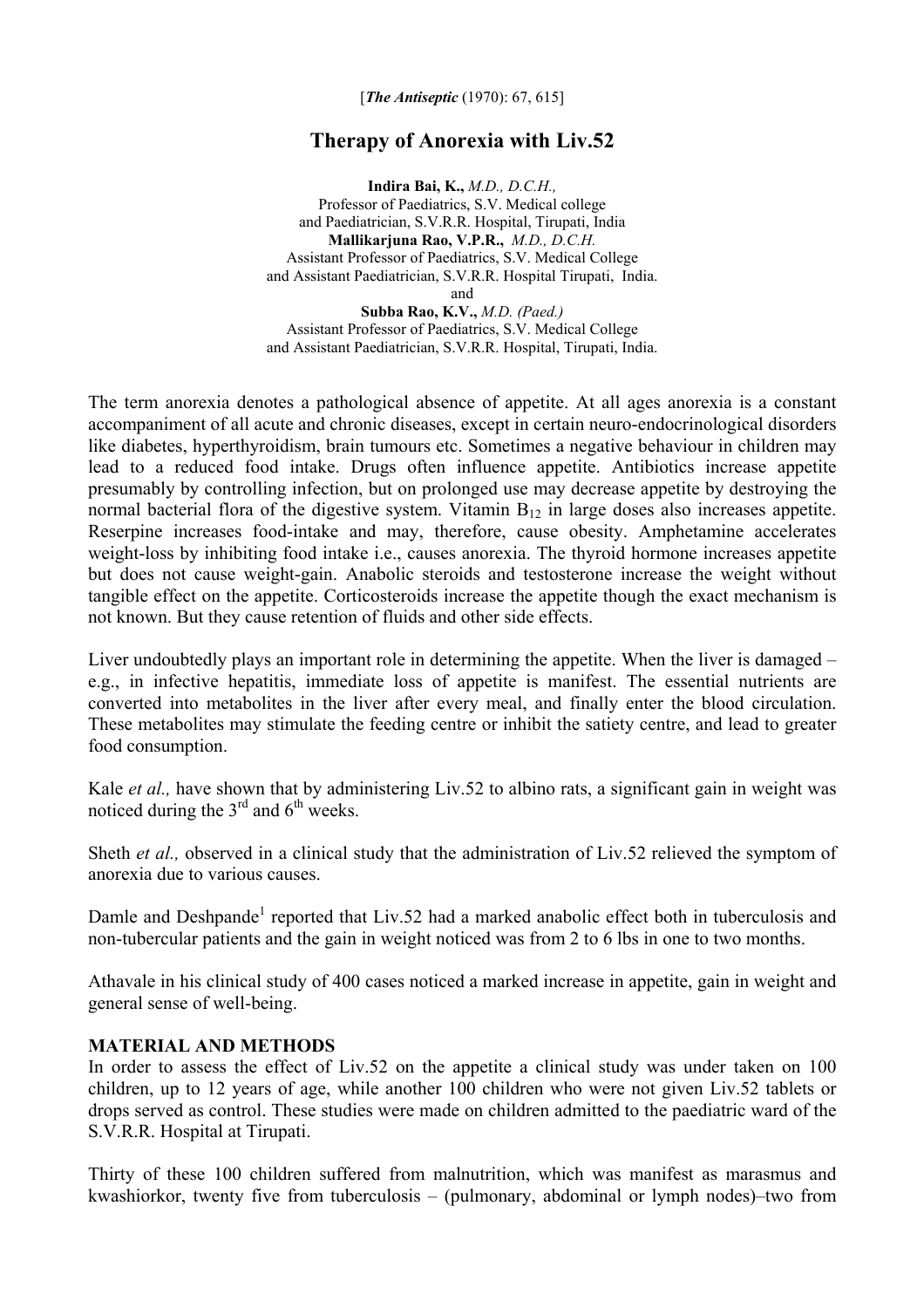infective hepatitis, six from cirrhosis of the liver, ten from anaemia, twelve from upper respiratory tract infections and fifteen from anorexia with negative behaviour.

## **DOSAGE OF Liv.52**

Infants below two years were given 10 drops 3 times a day. Children between two and five years were given 20 drops three times a day, and children above five years were given 2 tablets 3 times a day.

The drug was administered for seven days in acute cases and for 20 to 25 days in chronic conditions like tuberculosis–average being 12 to 15 days. The beneficial results of treatment were evident within a week. Specific and supportive therapy was also given simultaneously for some patients but most of them showed significant improvement in their appetite after the inclusion of Liv.52. In the control series on a placebo, though there were the same type of patients, the anorexia remained unaffected.

Those patients whose appetite returned to near normal or completely normal were classified as '*cured*'; others who had definite improvement in appetite but not a complete return to normal were classified as '*partially improved*' and those who did not respond at all were classified as '*resistant'*. In resistant cases, the underlying dominant disease condition required prompt attention and care, as some of them were seriously ill.

| Showing the results of observations in various conditions |                          |       |          |           |
|-----------------------------------------------------------|--------------------------|-------|----------|-----------|
| Diagnosis                                                 | Total No.<br>of patients | Cured | Improved | Resistant |
| Malnutrition                                              | 30                       | 10    | 15       |           |
| Tuberculosis (Pulmonary, abdominal, lymph nodes)          | 25                       | 10    |          |           |
| Infective hepatitis                                       |                          |       |          |           |
| Cirrhosis of liver                                        |                          |       |          |           |
| Anaemia                                                   | 10                       |       |          |           |
| Upper respiratory tract infections                        | 12                       | 10    |          |           |
| Anorexia                                                  |                          | 15    |          |           |
| Total                                                     | 100                      | 55    | 33       | 12        |

Anorexia was an important symptom in malnutrition. Some of the patients were quite advanced but ten out of the 30 patients were cured and 15 were relieved, and took a longer time to show adequate response. No vitamin preparations were given. Twenty one out of the 25 patients suffering from tuberculosis (pulmonary, abdominal or lymph nodes) who suffered also from associated loss of appetite responded to the treatment. There were 20 patients, who showed enlargement of the liver (two to four fingers), soft with smooth surface and rounded margins as a presenting finding, associated with anorexia and either malnutrition or tuberculosis or some other complaint. Half of them got completely cured and the rest were markedly relieved. There was a marked response in almost all cases of infective hepatitis. Of six patients with cirrhosis of the liver, three were cured and two were relieved. Most of the patients with anaemia responded to treatment, nine out of 10 patients showing response.

Out of 12 patients with upper respiratory tract infections, 11 responded.

The results of these studies show that 55 out of 100 patients with anorexia, were completely cured, 33 were partially cured and 12 did not respond. In patients who improved either completely or partially, the results were significantly quicker and better than could be accounted for by the results of the therapy of the basic condition. The addition of Liv.52 made a difference in the return of the appetite and this helped the patients to regain weight rapidly and have a marked improvement in their general condition.